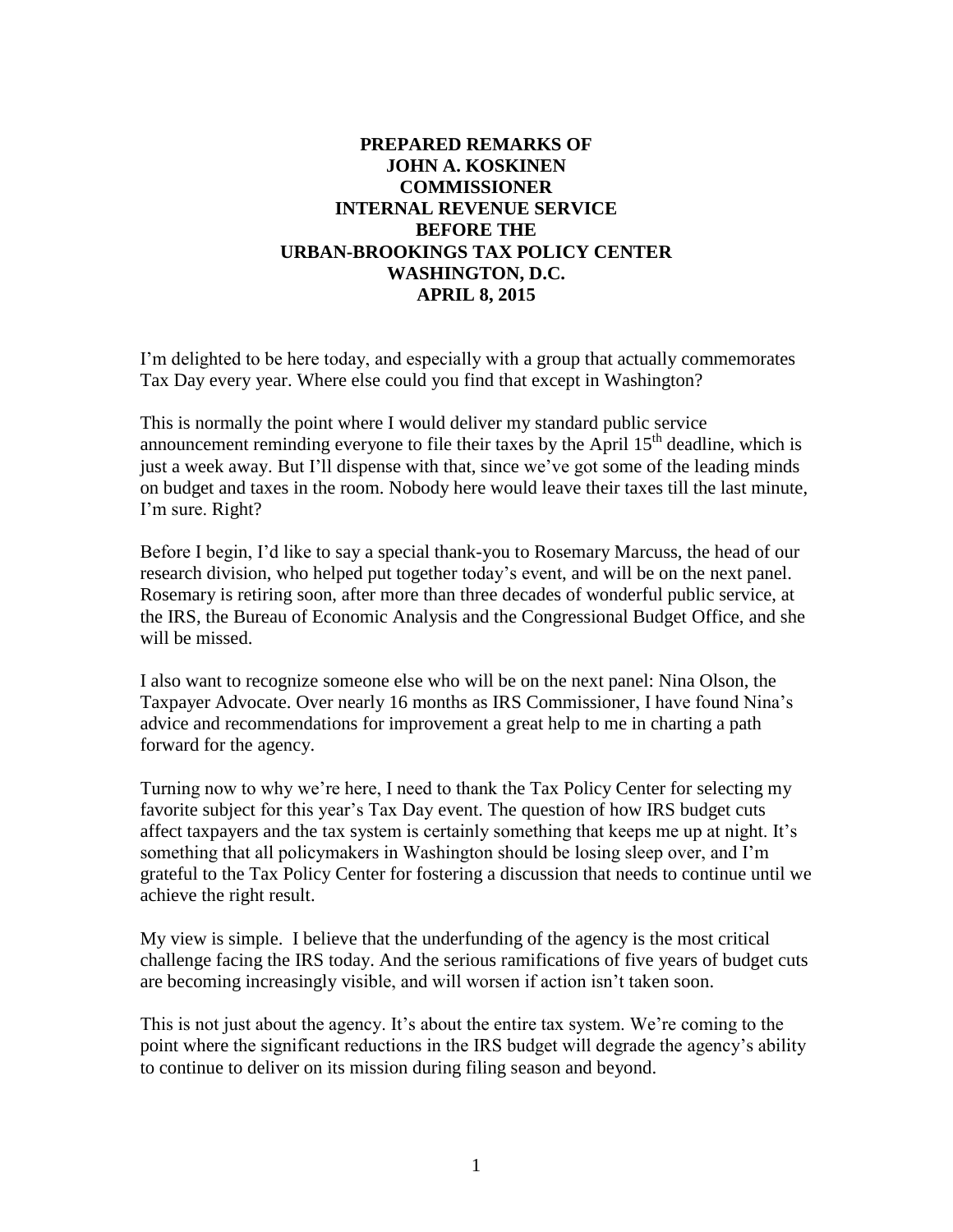I'm sure most people in this room know how critical our situation is, but in case you're just back from a few months in Antarctica, I'll recap it for you. The IRS budget level for Fiscal Year 2015 of \$10.9 billion is \$1.2 billion less than five years ago. The IRS is now at its lowest level of funding since 2008. If you adjust for inflation, our budget is now comparable to where we were in 1998.

But while our budget has been shrinking, the taxpayer base has grown by millions. We've also taken on many new responsibilities, such as implementation of the Foreign Account Tax Compliance Act and the tax-related provisions of the Affordable Care Act.

Since 75 percent of the IRS budget is personnel, the agency has been absorbing the budget reductions mainly by shrinking our workforce. As a result, we ended Fiscal Year 2014 with more than 13,000 fewer permanent full-time employees compared with 2010. We expect to lose another 3,000 or more through attrition by the end of this fiscal year.

You might think that shrinking an agency would force it to do more with less. That may have been true for us in the early going. We have heard the comments from the Hill and elsewhere that our funding was deliberately lowered to make us think twice about our spending. The IRS does need to be as efficient as possible, and we now save over \$200 million a year as a result of non-labor cost savings put in place over the past few years. But after five years of budget cuts, and a hiring freeze that has lasted four years, people need to understand that the IRS is going to have to do less with less.

This means that both enforcement and taxpayer service will suffer. The problem is that our levels of staffing are insufficient to fully deliver on our mission. Consider that the 13,000 employees we have lost since 2010 include 5,000 key enforcement personnel. These are the people who audit returns and conduct collection activities, and the special agents in our Criminal Investigation division who investigate refund fraud and other crimes.

We estimate the drop in audit and collection case closures this year will translate into a loss for the government of at least \$2 billion in revenue that otherwise would have been collected. Essentially, the government is forgoing billions to achieve budget savings of a few hundred million dollars, since we estimate that every \$1 invested in the IRS budget produces \$4 in revenue. The cumulative effect of the cuts in enforcement personnel since Fiscal 2010 is an estimated \$7-8 billion a year in lost revenue for the government. As some have called it, this amounts to a tax cut for tax cheats.

On the services side, this year we were forced to substantially reduce hiring of extra seasonal help we usually have during the filing season. As a result, our phone level of service at the start of the filing season was just 54 percent. As we have gotten closer to the end of filing season, it has dipped below 40 percent. That means more than six out of every 10 people who called could not reach a live assistor. That's simply unacceptable, especially when you consider that our goal for phone level of service in a given year is 80 percent.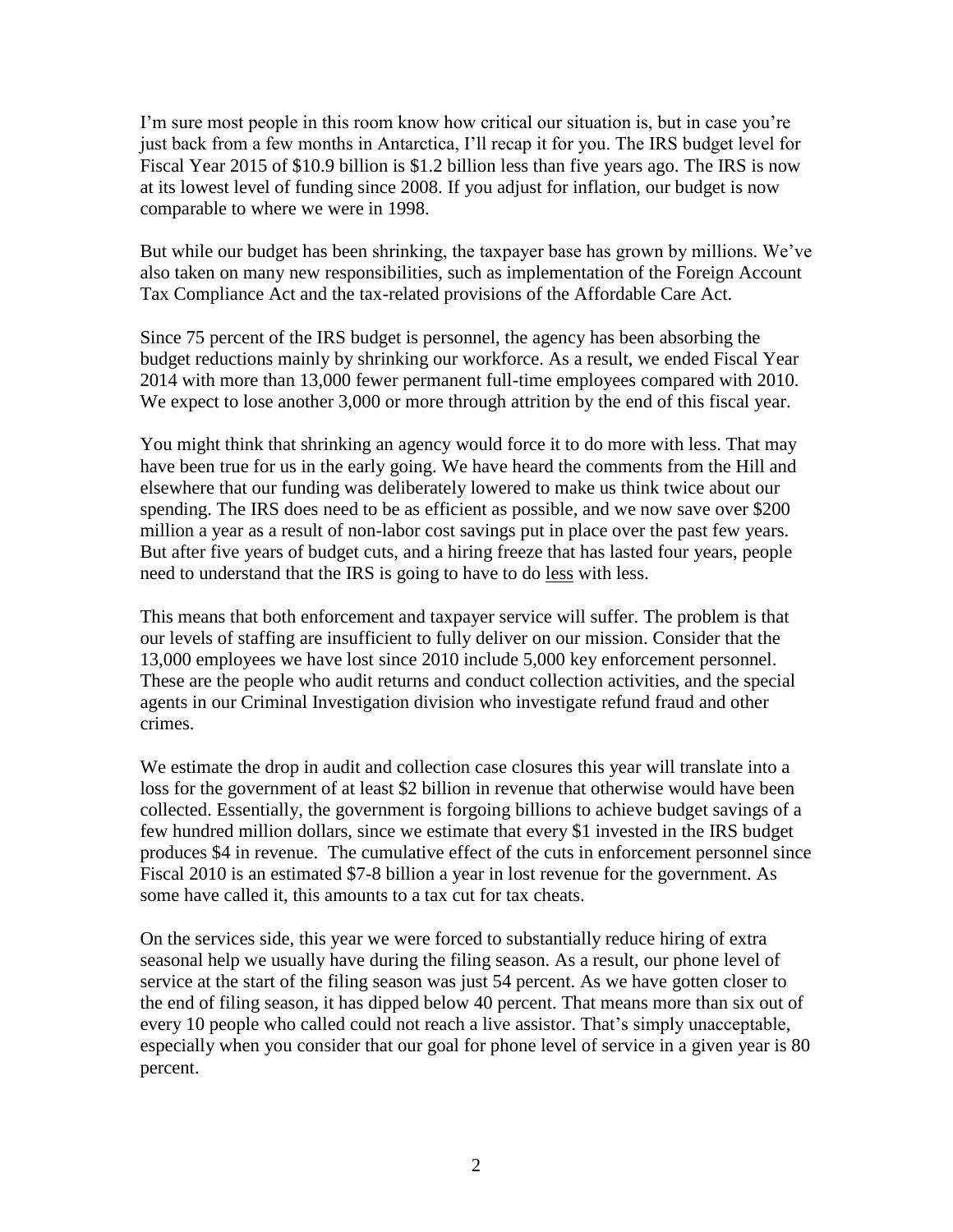The negative impacts of our underfunding extend to the business side as well. It might sound like good news to corporations that we're conducting fewer audits, but the ones we do are likely to be more burdensome, because we have fewer examiners with specialized training who understand complex business issues. As for tax law guidance needed by businesses, we are having to target our resources more to retail issues involving individuals and 1040s. That means guidance sought for more highly specialized issues in the corporate arena will likely suffer as a result.

The risk to our tax system posed by underfunding goes deeper than uncollected dollars, unanswered phones or unpublished guidance. Service and enforcement need to be viewed as two sides of the same compliance coin, because our system is built on the notion of voluntary compliance. If people think they're not going to get caught if they cheat, or they're just fed up because they can't get the help they need from us to file their taxes, the system will be put at risk. Consider that a one-percent decline in the compliance rate translates into \$30 billion in lost revenue for the government. I think Everett Dirksen would have called that real money.

In describing the situation we find ourselves in, it's important not only to point out what the IRS can't do, but also what we can do and are still doing. While the agency is cutting in discretionary areas, we continue to deliver on core functions. A great example is the current tax filing season, which has gone smoothly in terms of tax return processing and the operation of our IT systems. Through April  $3<sup>rd</sup>$ , the IRS received more than 99 million individual returns, on the way to an expected total of 150 million. We've issued more than 77 million refunds, for more than \$217 billion.

One thing I've been trying to get people to understand is that delivering the filing season doesn't happen automatically, and it doesn't happen by accident. It happens because of the talent, expertise and dedication of our workforce. To get ready for this filing season, IRS employees built into our systems the back end of the ACA, the front end of FATCA and the tax extenders legislation, all without missing a beat.

I told employees a year ago during my visits to IRS offices across the country that, if we could pull this off, it would be an amazing testimonial to the skill and dedication of IRS employees. And that's exactly what it is. In the public sector, when things go well it often passes unnoticed. So I view part of my job as trying to make sure the public, the press and the Congress see this achievement for the great accomplishment it is.

Let me give you an illustration of the disconnect between our funding levels and our responsibilities: Last December, just three days after cutting our budget by nearly \$350 million, Congress passed legislation requiring the IRS to design and implement two new programs by July 1 of this year. And the punch line is those programs – the ABLE Act and the certification requirement for professional employer organizations – didn't come with any additional funding. But we are a can-do agency, so we will play the hand we're dealt, and do the best we can. That's because we have no choice but to do statutory mandates, even if, because those mandates are often unfunded, implementation comes at the expense of taxpayer service and enforcement.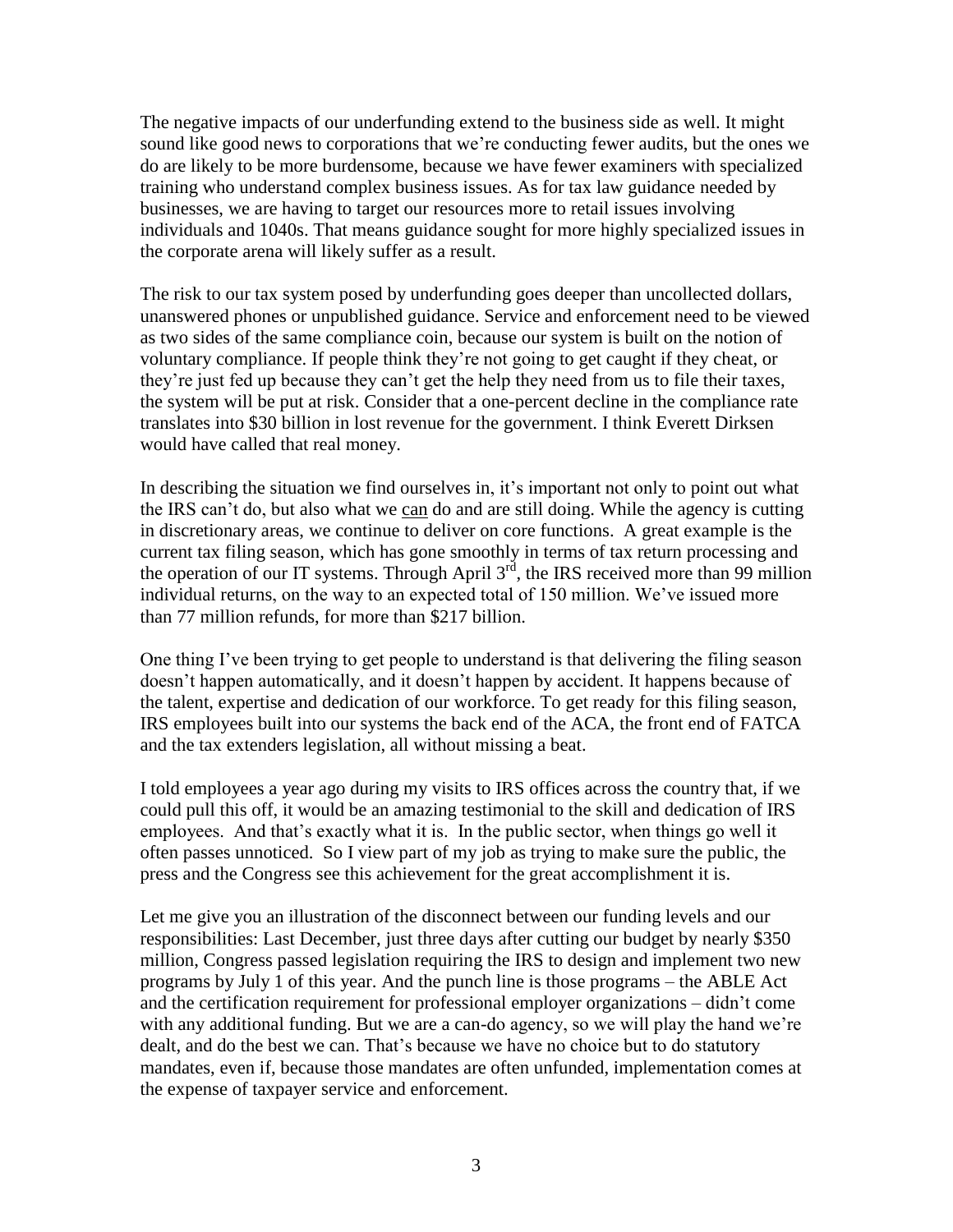It's a strange position for us to be in. The IRS is such a capable agency that Congress keeps giving us new responsibilities. We deliver on those responsibilities and we deliver smooth filing seasons year after year. And then they tell us, "We'll give you less money and see how you do next year." Up until now, we have been able to manage.

But I am extremely concerned that the cracks are beginning to show. I've said it before, but I think it bears repeating: I never found an organization in my 20 years of private sector experience that said, "I think I'll take my revenue operation and starve it for funds to see how it does." But that is what's happening now to the IRS. And so my view is that I want people to understand this is a real threat to the capacity of the agency over time to meet its mission. People need to know what is at stake.

The problem goes beyond not having enough employees to adequately run current operations. The continuing underfunding of the IRS threatens our ability to properly develop our workforce so that we have a viable operation five to 10 years down the road. As I mentioned, part of the problem is simply having fewer people. The high-water mark of the agency's workforce in terms of size was in 1992. Since then we have lost more than 30,000 full-time employees, and are at our lowest level since the early 1980s.

The current composition of the IRS workforce also presents a challenge. The problem is simple. Our workforce is maturing at a rapid rate. In fact, the portion of our workforce over 50 years of age has been growing steadily during the last several years – and I personally have helped that trend.

Today more than half of our employees are in that age group. And we estimate that by next year, more than 25 percent of the IRS workforce will be eligible to retire. By 2019, that number will be over 40 percent. Meanwhile, the number of IRS employees under 30 has been steadily declining, and is now less than three percent of our workforce. Essentially, the IRS is facing its own version of the Baby Bust.

The risk to our future workforce is generally overlooked in our funding discussions. And yet this issue is critical to the future of the agency and will only grow in importance in the months and years ahead. As I have noted along the way, my term will end before the full magnitude of this problem is visible to outsiders. But it would be irresponsible to just slide along without beginning to address the situation.

In talking about issues posed by underfunding the agency, one of my biggest concerns involves our inability to fully improve and modernize our information technology infrastructure.

Because of inadequate resources, the IRS is operating with antiquated systems that are increasingly at risk, as we continue to fall behind in upgrading both hardware infrastructure and software. Despite more than a decade of upgrades to the agency's core business systems, we still have very old technology running alongside our more modern systems.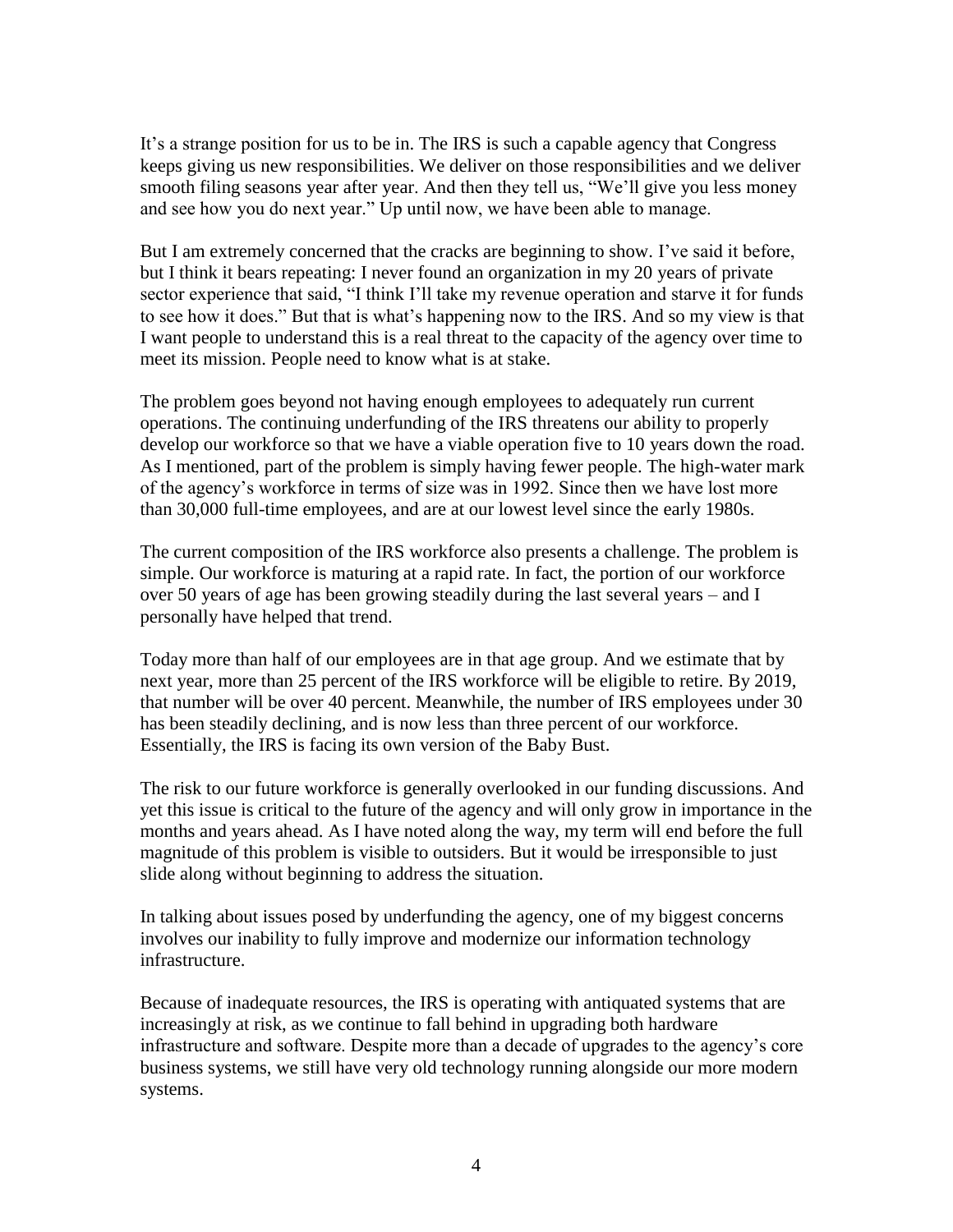We have many applications that were running when John F. Kennedy was President. About the only good thing you can say about them is that the code they use has been out of date for so long, it has the unintended effect of creating problems for hackers who may be trying to figure out how the system actually operates.

So that's our case for adequately funding the IRS. But I think we need to broaden the discussion. I'm increasingly convinced the IRS needs to do more and take a different approach, and one that doesn't just rely on resources. Our goal isn't merely to get enough funding to hire back 13,000 people and go backwards in time and perform the way we used to. We are not going to build the IRS back to where it was in 2010. We need to be looking forward to a new, improved way of doing business.

This involves looking at the future in a more comprehensive way, and considering how we can take advantage of the latest technology to move the entire taxpayer experience to a new level – and do it in a way that's cost-effective for the government. In particular, we are focused on how best to use our limited information technology resources. Our goal is for taxpayers to have a more complete online experience for all their transactions with the IRS.

The online experience should give everyone confidence in knowing they can take care of their tax obligations in a fast, secure and consistent manner. This goal is not unrealistic. We're not trying to go to the moon or Mars. We're simply saying people should expect the same level of service when dealing with the IRS in the future as they have now from their financial institution, whether it's a bank, brokerage, or mortgage company.

The idea is that taxpayers would have an account at the IRS where they, or their preparers, can log in securely, get all the information about their account, and interact with the IRS as needed. Most things that taxpayers need to do to fulfill their obligations could be done virtually, and there would be much less need for in-person help, either by waiting in line at an IRS assistance center or calling the IRS.

Improving service to taxpayers in this way can also help us on the compliance side of the equation. We need to be faster and smarter. With a more modern system, the IRS could identify problems in tax returns when a return is filed – rather than coming back to taxpayers years after the fact while the meter is running on potential interest and penalties. We want to interact with taxpayers as soon as possible so that those issues can be corrected without costly follow-up contact or labor-intensive audits.

And it's not as if this would all be new. To the extent we've been able to, even within our budget constraints, we've already made some significant improvements in our technology to serve taxpayers.

For example, one of the most popular features on IRS.gov is the "Where's My Refund?" electronic tracking tool. Taxpayers have already used it more than 187.5 million times this year, which is very close to surpassing the total for all of last year.